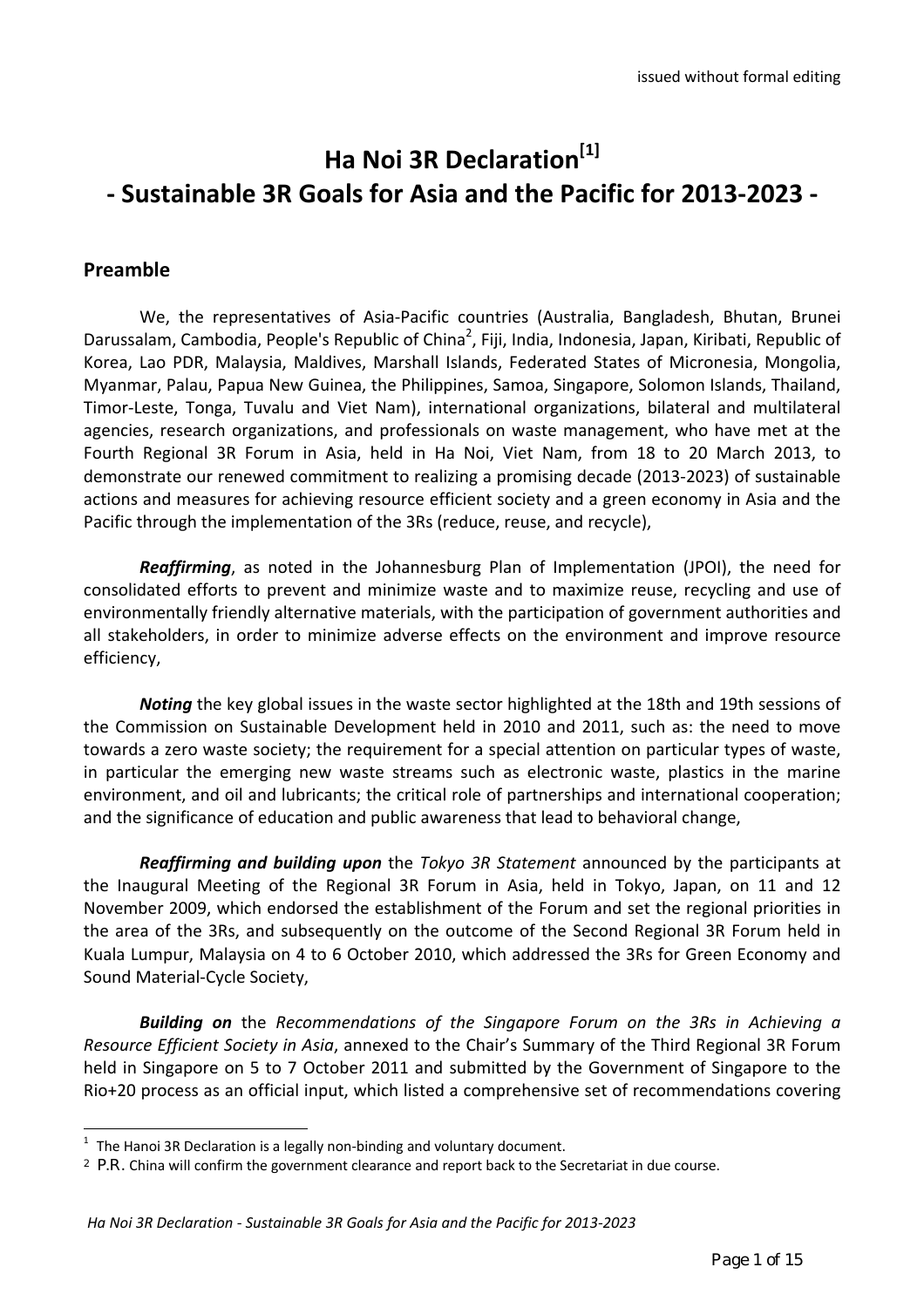a wide range of sectors based on the fundamental understanding that the 3Rs is intrinsically linked with resource efficiency in a wide range of sectors such as agriculture, industry, and energy, among others, towards transitioning to a resource efficient and green economy,

*Underscoring* the critical importance of improving water use, central to all the other dimensions of sustainable development, and the fact that a third of the world population is affected by water scarcity, which is further compounded by widespread discharge of wastes and untreated industrial effluents into rivers, water bodies, and valuable wetlands in many parts of the world, and thereby *noting* the important nexus between protection of freshwater resources and integrated waste management,

*Noting* the growing urbanization along with the diversification of waste streams worldwide as well as the growing presence of chemicals and hazardous and toxic elements in the general waste stream, which requires a more extensive collaboration and partnerships among the different stakeholders – governments, civil society, private sector, local communities, international organizations and the UN system, to deal with such complex and daunting nature of waste management challenges faced by local authorities and municipalities, and thereby further *noting* the objectives of IPLA<sup>3</sup>,

*Reaffirming* the importance of technical cooperation among developing countries (TCDC) as recognized in the Buenos Aires Plan of Action (BAPA) and as endorsed in the UNGA in 1978<sup>4</sup>, that calls for strengthening overall cooperation among developing countries as well as increasing their collective and individual capacity for absorption and adaptation of technology and skills to meet their specific developmental needs,

*Welcoming* the UNEP/GC decision 27/12 to continue facilitate ongoing international cooperation and coordination focusing on waste prevention, minimization, and management, including the progress in establishing the Global Partnership on Waste Management hosted by the UNEP/IETC,

*Acknowledging* the unique and effective roles the 3Rs can play by offering a complementary and integrated package of measures and tools to harness recyclable resources, energy, and economic benefits from waste,

*Recognizing* that the 3R approach, which is fundamentally an approach that requires efficient use of resources from the point of extraction up to their final disposal, could make significant contribution in reducing greenhouse gas emissions from the entire life‐cycle of resources and products,

**Noting** the rapid growth of resource use in the Asia-Pacific region in the last three decades and the huge potential for future growth, and also *noting* the rapid growth of energy use in the region, now accounting to over 35% and expected to grow further under the business as usual

 $\overline{a}$ 

<sup>3</sup> International Partnership for Expanding Waste Management Services of Local Authorities (IPLA), a UN registered partnership launched at CSD-19, New York, on 12 May 2011.<br><sup>4</sup> GA resolution 33/134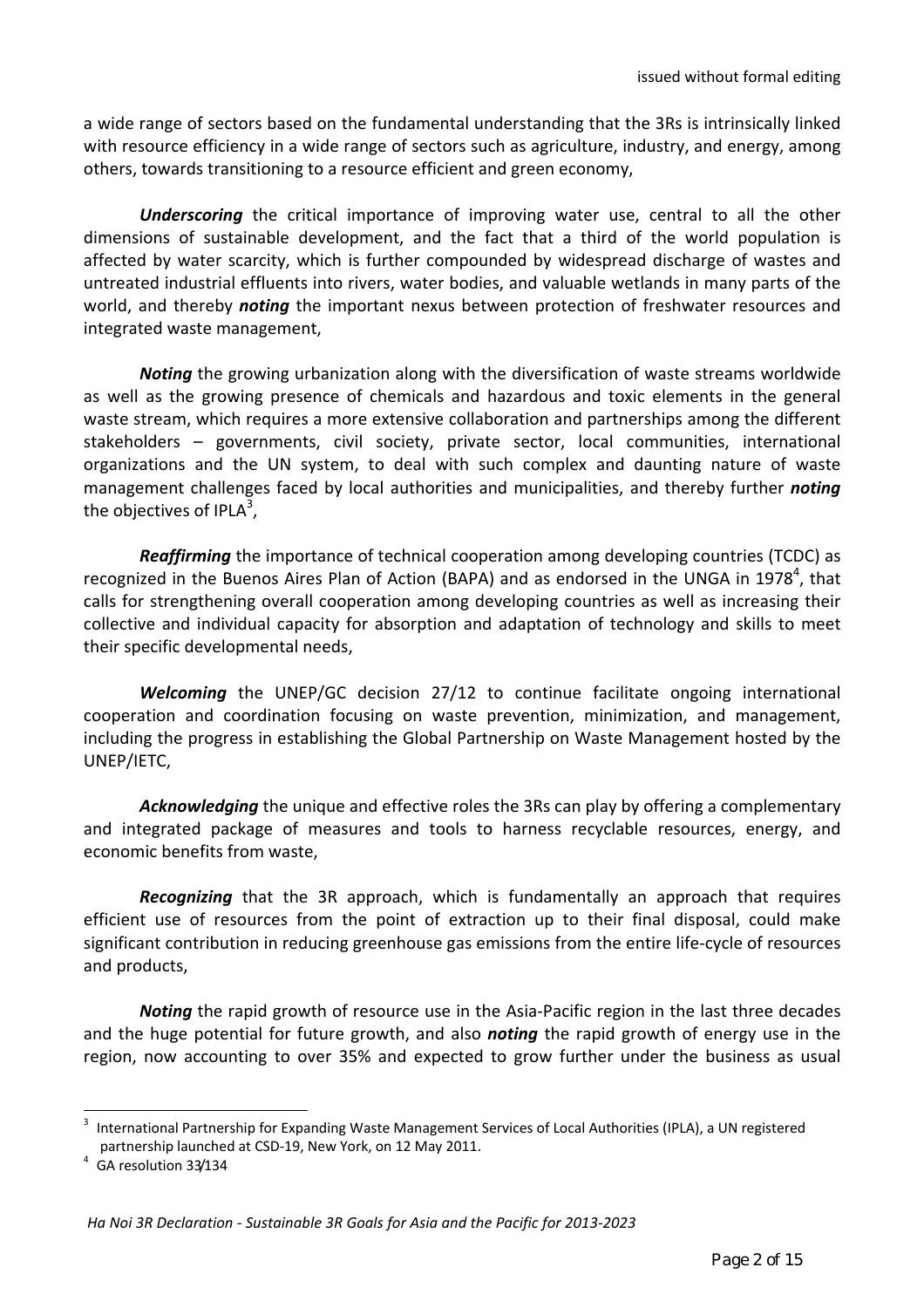scenario<sup>5</sup>, thereby *recognizing* the need to increase resource and energy efficiency for sustainable development in Asia and the Pacific,

Affirming the recommendation made by the United Nations Secretary-General's High-Level Panel on Global Sustainability, in its report titled "Resilient people, resilient planet: A future worth choosing," that Governments should adopt whole‐of‐Government approaches to sustainable development issues, under the leadership of the Head of State or Government and involving all relevant ministries for addressing such issues across sectors (Recommendation 42),

*Recognizing* the issues and challenges faced by Small Island Developing States (SIDS) in achieving sustainable development in view of their unique and particular vulnerabilities, including their small size, remoteness, narrow resource and import base, and exposure to global environmental challenges and external economic shocks, including to a large range of impacts from climate change and potentially more frequent and intense natural disasters,

*Noting* the importance of adopting a life cycle approach and of further development and implementation of policies for resource efficiency and environmentally sound waste management as contained in the Outcome of the Rio+20 – the United Nations Conference on Sustainable Development (UNCSD) - "The Future We Want", and wherein, the Heads of States and Governments adopted the 10‐year framework of programmes on sustainable consumption and production and committed to further reduce, reuse and recycle waste (3Rs) and to increase energy recovery from waste, with a view to managing the majority of global waste, including e-waste and plastics that pose particular challenges, in an environmentally sound manner and, where possible, as a resource,

*Noting* further the call of the Heads of States and Governments at Rio+20 for the development and enforcement of comprehensive national and local waste management policies, strategies, laws and regulations, and new and innovative public-private partnerships among industry, governments, academia and other non‐governmental stakeholders aiming to enhance capacity and technology for environmentally sound chemicals and waste management, including for waste prevention,

Express our resolve to voluntarily develop, introduce and implement policy options, programmes, and projects towards realizing the following sustainable 3R goals in the region, with an ultimate goal of achieving a resource efficient and resilient society and transitioning to green economy:

## **Sustainable 3R Goals (3RGs) for Asia and the Pacific for 2013‐2023**

#### **I. 3R Goals in the Urban/Industrial Areas**

#### **a) 3Rs in municipal solid waste**

 $\overline{a}$ <sup>5</sup> UNEP, 2011. *Resource Efficiency: Economics and Outlook for Asia and the Pacific.* Nairobi, UNEP.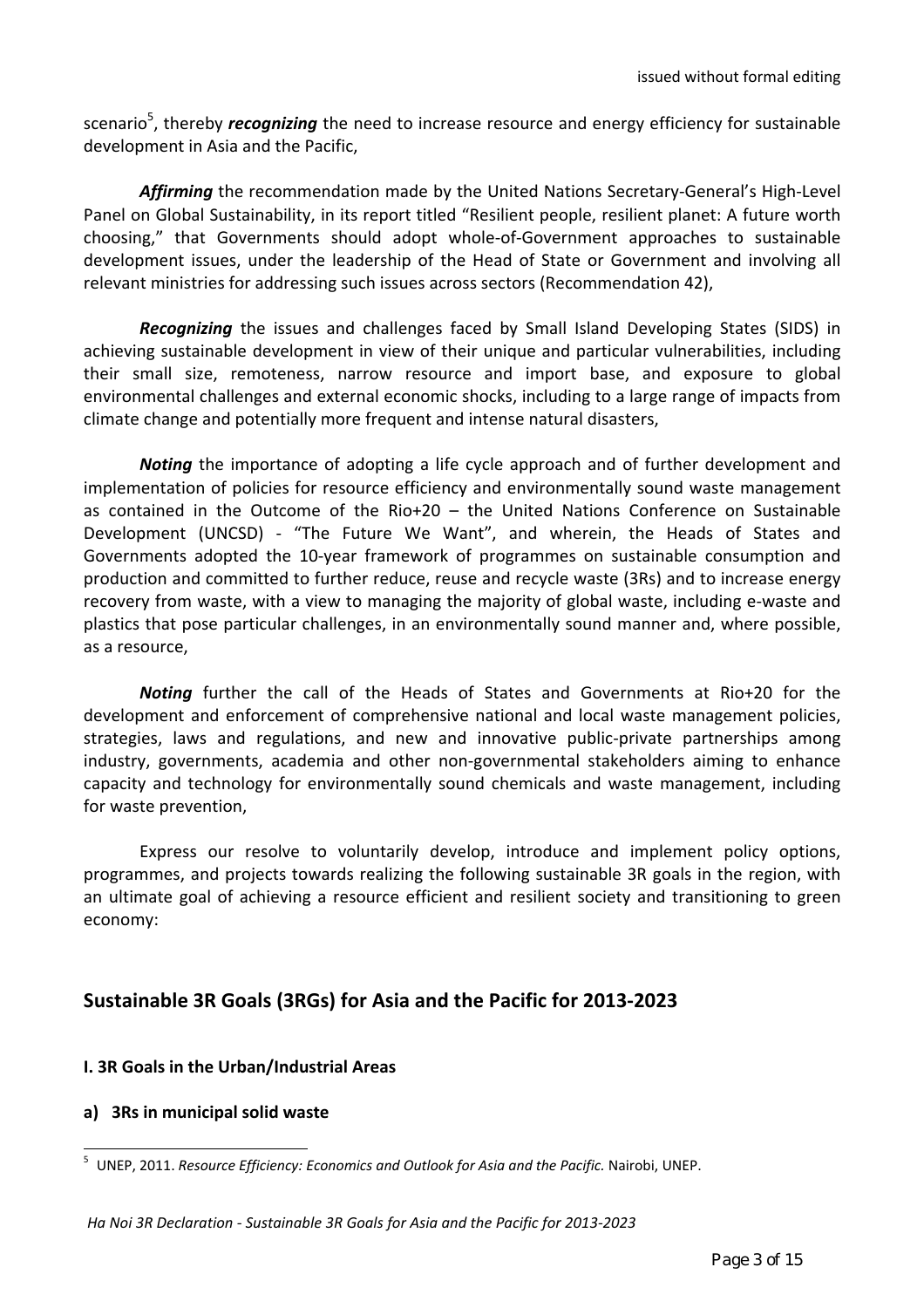- Goal 1: Significant **reduction** in the quantity of **municipal solid waste** generated, by instituting policies, programmes and projects at national and local levels, encouraging both producers and consumers to reduce the waste through greening production, greening lifestyle and sustainable consumption.
- Goal 2: Full scale utilization of **organic component of municipal waste, including food waste,** as valuable resource, thereby achieving multiple benefits such as the reduction of waste flows to final disposal site, reduction of GHG emission, improvement in resource efficiency, energy recovery and employment creation.
- Goal 3: Achieve significant **increase in recycling rate** of recyclables (e.g., plastic, paper, metal, etc.), by introducing policies and measures, and by setting up financial mechanisms and institutional frameworks involving relevant stakeholders (e.g., producers, consumers, recycling industry, users of recycled materials, etc.) and development of modern recycling industry.
- Goal 4: Build **sustainable cities /green cities** by encouraging "**zero waste**" through sound policies, strategies, institutional mechanism, and multi‐stakeholder partnerships (with specific importance to private sector involvement) with primary goal of **waste minimization**.

#### **b) 3Rs in industrial waste**

- Goal 5: Encourage **private sector**, including small‐ and medium‐sized enterprises (**SMEs**) to implement measures to increase **resource efficiency and productivity**, creation of decent work and to improve environmentally-friendly practices through applying environmental standards, clean technologies and cleaner production.
- Goal 6: Promote the **greening of the value chain** by encouraging industries and associated suppliers and vendors in socially responsible and inclusive ways.
- Goal 7: Promote **industrial symbiosis** (i.e., recycling of waste from one industry as a resource for another), by providing relevant incentives and support.
- Goal 8: Build **local capacity** of both current and future practitioners, to enable private sector (including SMEs) obtain the necessary knowledge and technical skills to foster green industry and create decent, productive work.
- Goal 9: Develop proper **classification and inventory of hazardous waste** as a prerequisite towards sound management of hazardous waste.

#### **II. 3R Goals in Rural Areas**

Goal 10: **Reduce losses in the entire food supply chain** (production, post harvesting and storage, processing and packaging, distribution), leading to reduction of waste while increasing the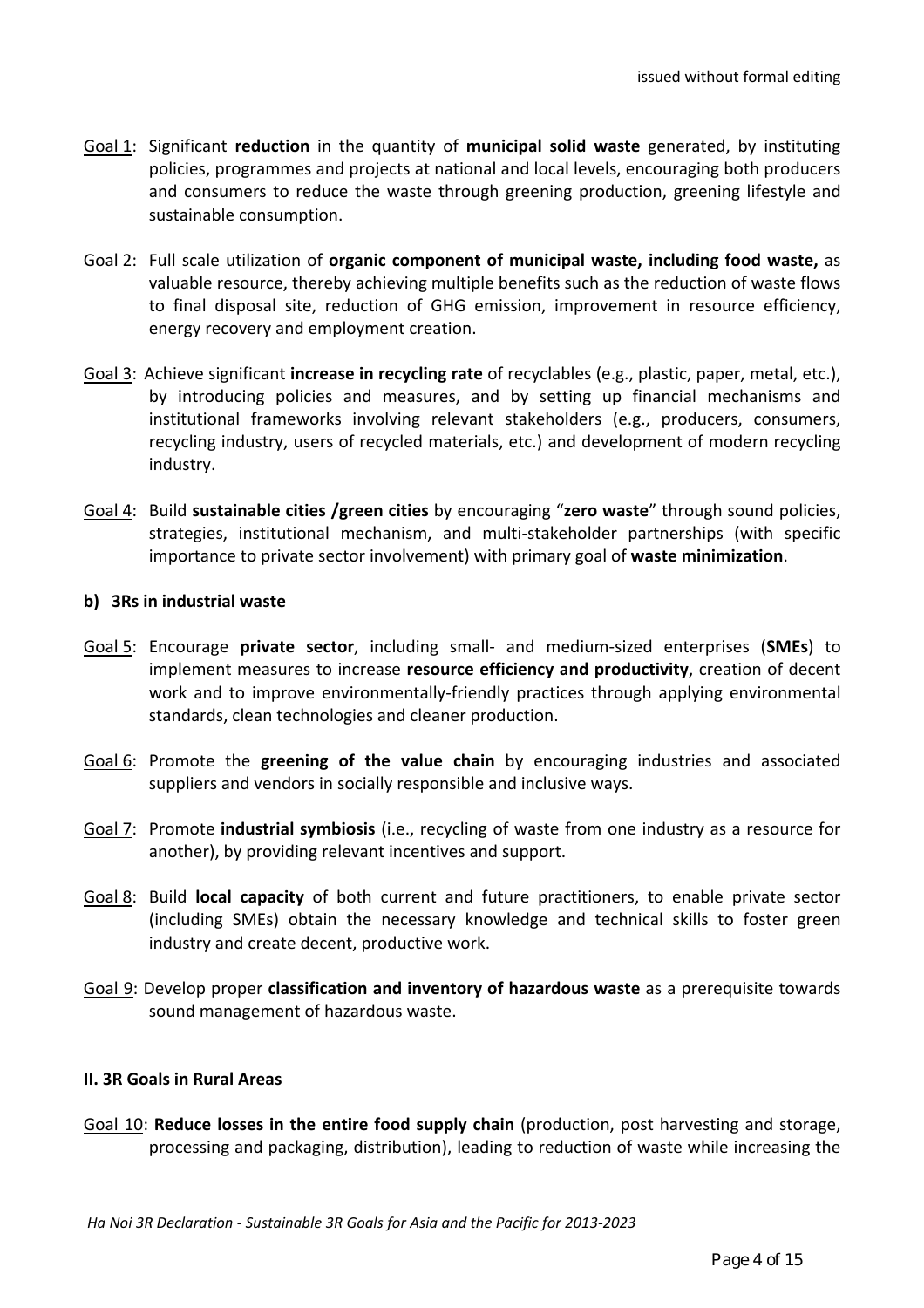quantity and improving the quality of products reaching the consumers.

Goal 11: Promote full scale **use of agricultural biomass waste and livestock waste** through reuse and/or recycle measures as appropriate, to achieve a number of co-benefits including GHG emission reduction, energy security, sustainable livelihoods in rural areas and poverty reduction, among others.

#### **III. 3R Goals for New and Emerging Wastes**

- Goal 12: Strengthen regional, national and local efforts to address the issue of **waste, in particular plastics** in the marine and coastal environment.
- Goal 13: Ensure **environmentally sound management of e‐waste** at all stages, including collection, storage, transportation, recovery, recycling, treatment and disposal, with appropriate considerations on working conditions, including **health and safety aspects** of those involved.
- Goal 14: Effective enforcement of established mechanisms for preventing illegal and inappropriate export and import of waste, including transit trade, especially hazardous waste and e‐waste.
- Goal 15: Progressive implementation of **"extended producer responsibility (EPR)"** by encouraging producers, importers and retailers and other relevant stakeholders to fulfill their responsibilities for collecting, recycling and disposal of new and emerging waste streams, in particular e‐waste.
- Goal 16: Promote 3R concept in health care waste management.

#### **IV. 3R Goals for Cross‐cutting Issues**

- Goal 17: Improve **resource efficiency and resource productivity** by greening jobs nation‐wide in all economic and development sectors.
- Goal 18: Maximize co-benefits from waste management technologies for local air, water, oceans, and soil pollution and global climate change.
- Goal 19: Enhance **national and local knowledge base and research network on the 3Rs and resource efficiency**, through facilitating an effective and dynamic linkage among all stakeholders, including governments, municipalities, the private sector and scientific communities.
- Goal 20: Strengthen multi‐stakeholders partnerships among governments, civil society, and the private sector in raising public awareness and advancing the 3Rs, sustainable consumption and production, and resource efficiency, leading to the behavioral change of the citizens and the change of production patterns.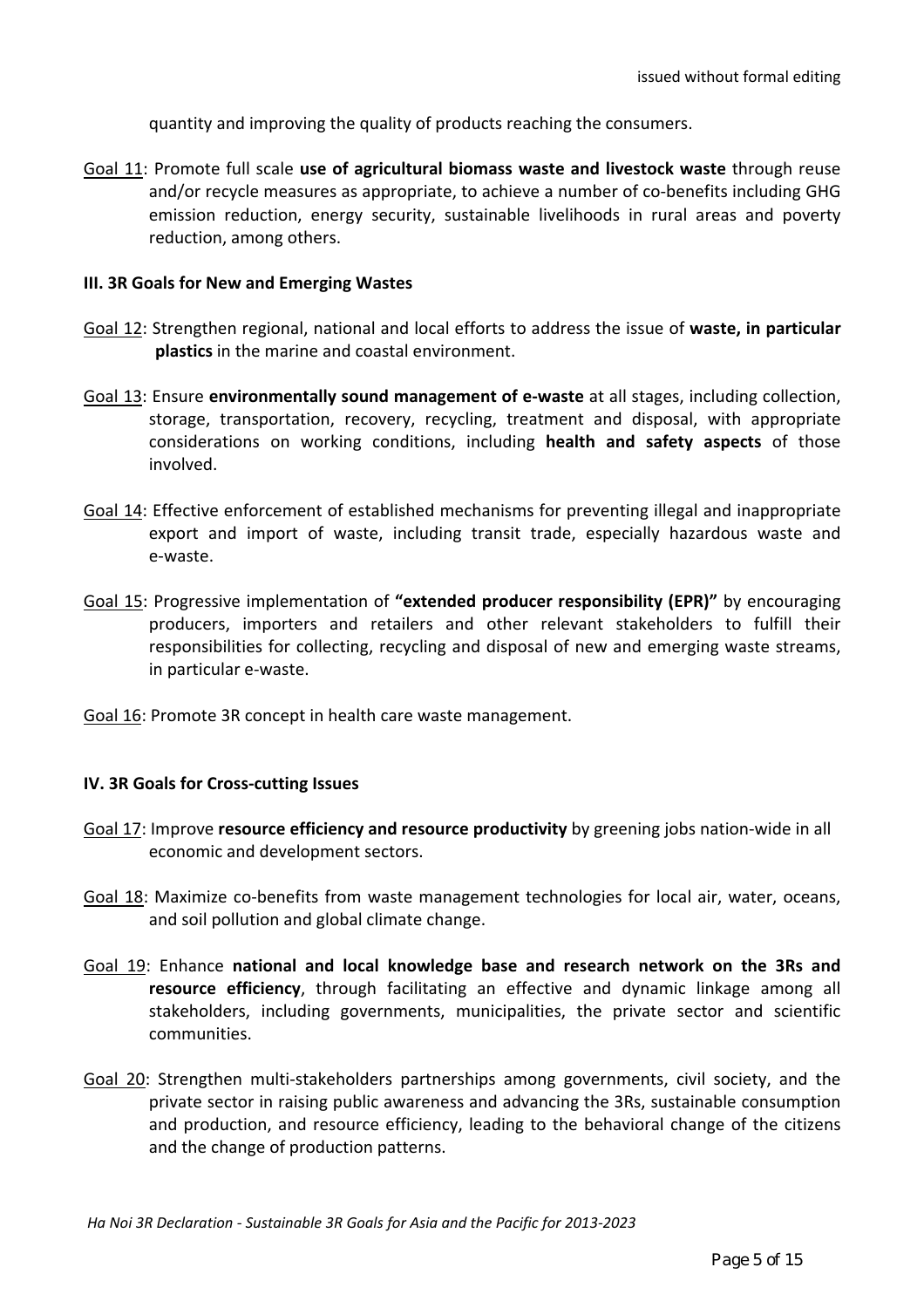- Goal 21: Integrate the 3Rs in formal education at primary, secondary and tertiary levels as well as non‐formal education such as community learning & development, in accordance with ESD (Education for Sustainable Development).
- Goal 22: **Integrate the 3R concept** in relevant policies and programmes, of key ministries and agencies such as Ministry of Environment, Ministry of Agriculture, Forestry and Fisheries, Ministry of Industry, Ministry of Trade and Commerce, Ministry of Energy, Ministry of Water Resources, Ministry of Transport, Ministry of Health, Ministry of Construction, Ministry of Finance, Ministry of Labour, Ministry of Land and Urban Development, Ministry of Education, and other relevant ministries towards transitioning to a resource efficient and zero waste society.
- Goal 23: Promote **green and socially responsible procurement** at all levels, thereby creating and expanding 3R industries and markets for environmentally friendly goods and products.
- Goal 24: **Phase out harmful subsidies that favor unsustainable use of resources (raw materials and water) and energy**, and to channel the freed funds in support of implementing the 3Rs and efforts to improve resource/energy efficiency.
- Goal 25: **Protect public health and ecosystem, including freshwater and marine resources** by **eliminating illegal** activities of open dumping, including dumping into the oceans, and controlling open burning in both urban and rural areas.
- Goal 26: Facilitate the international circulation of re‐usable and recyclable resources as well as remanufactured products as mutually agreed by countries and in accordance with international and national laws, especially the Basel Convention, which contributes to the reduction of negative environmental impacts and the effective management of resources.
- Goal 27: Promote data collection, compilation and sharing, public announcement and application of statistics on wastes and the 3Rs, to understand the state of waste management and resource efficiency.
- Goal 28: Promote heat recovery (waste‐to‐energy), in case wastes are not re‐usable or recyclable and proper and sustainable management is secured.
- Goal 29: Promote overall regional cooperation and multi‐stakeholders partnerships based on different levels of linkages such as government‐to‐government, municipality-to-municipality, industry-to-industry, (research) institute-to-institute, and NGO-to-NGO. Encourage technology transfer and technical and financial supports for 3Rs from developed countries to less developed countries.
- Goal 30: Pay special attention to issues and challenges faced by developing countries including SIDS for achieving sustainable development.

Goal 31: Promote 3R + "Return" concept which stands for Reduce, Reuse, Recycle and "Return"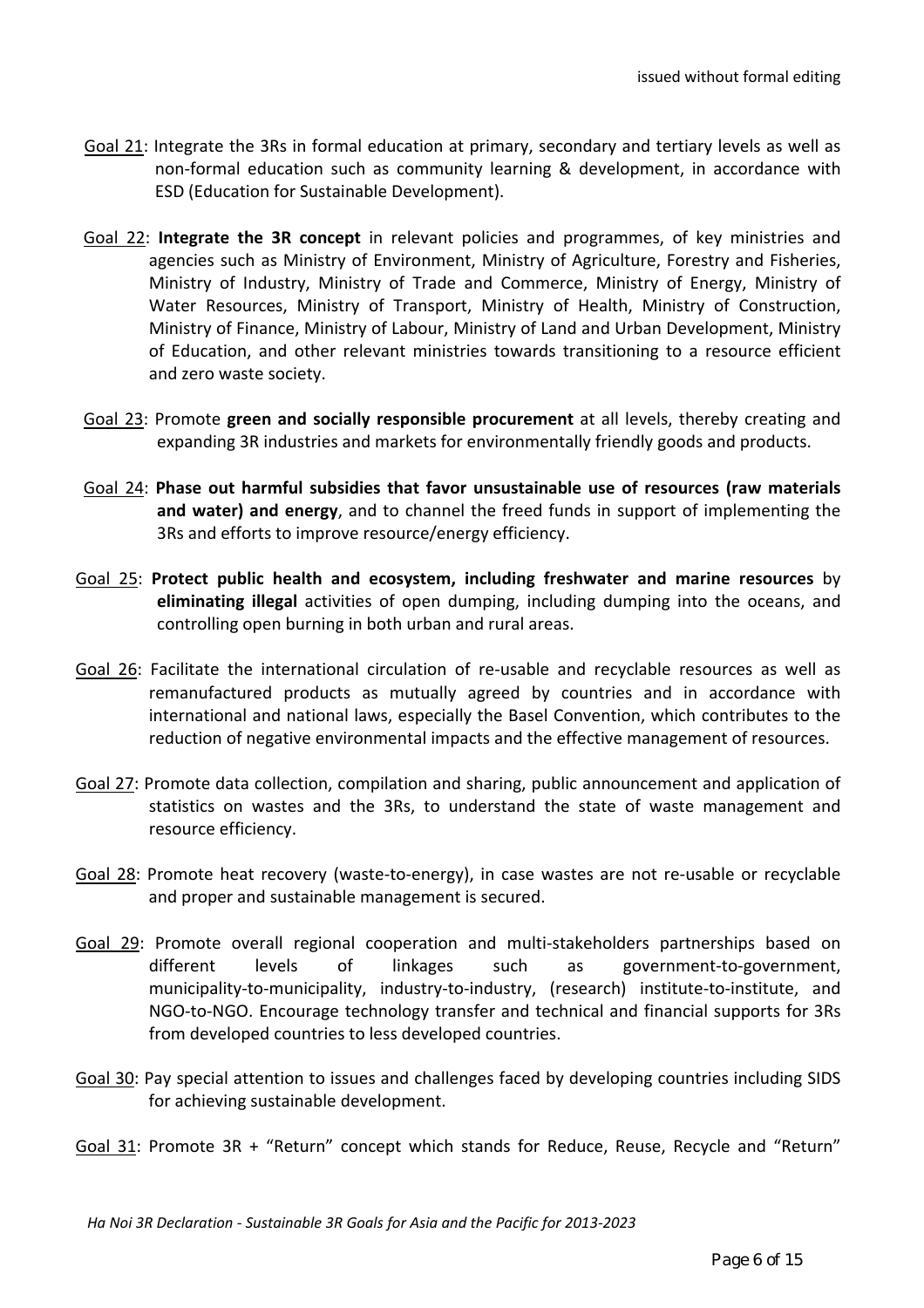where recycling is difficult due to the absence of available recycling industries and limited scale of market in SIDS, especially in the Pacific Region.

- Goal 32:Complete elimination of illegal engagement of children in the **informal waste sector** and gradually **improve** the working conditions and livelihood security, including **mandatory provision of health insurance** for all workers.
- Goal 33: Promote 3R taking into account gender considerations.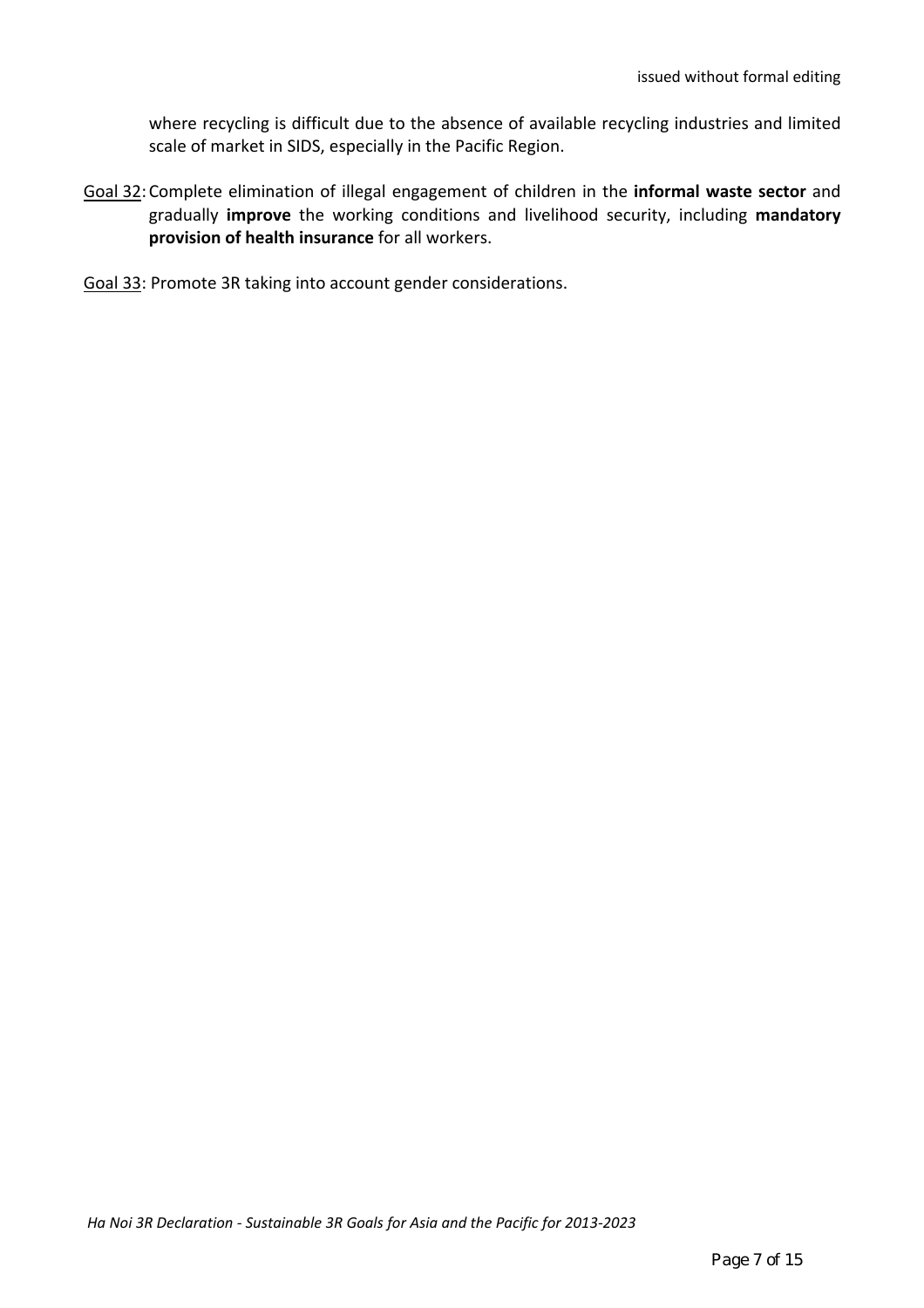# **Annex 1: Reference Set of 3R Indicators for monitoring the progress made by countries**

This annex outlines a reference list of indicators that the countries may use for monitoring various progress made on 3Rs and resource efficiency. The Ha Noi 3R Declaration is a legally non‐binding and voluntary document, and thus countries may opt for developing a number of additional / alternative indicators and measures to monitor progress in their respective countries.

The objective of such comprehensive list of indicators is to provide guidelines for objective measurement and monitoring of the implementation of the 3Rs to achieve the desired goals.

The countries may wish to develop their own set of indicators in order to set **specific, quantifiable targets with a timeframe** using these recommended set of indicators below, against which the progress can be monitored and reported in a systematic manner.

| <b>GOALS</b>                                                                                                                                                                                                                                                                                                                           | <b>MONITORING INDICATORS</b>                                                                                                                                                                                                                                                                                                                                                                                                                                                                                                                                   |
|----------------------------------------------------------------------------------------------------------------------------------------------------------------------------------------------------------------------------------------------------------------------------------------------------------------------------------------|----------------------------------------------------------------------------------------------------------------------------------------------------------------------------------------------------------------------------------------------------------------------------------------------------------------------------------------------------------------------------------------------------------------------------------------------------------------------------------------------------------------------------------------------------------------|
| I. 3R Goals in the Urban/Industrial Areas                                                                                                                                                                                                                                                                                              |                                                                                                                                                                                                                                                                                                                                                                                                                                                                                                                                                                |
| a) 3Rs in municipal solid waste                                                                                                                                                                                                                                                                                                        |                                                                                                                                                                                                                                                                                                                                                                                                                                                                                                                                                                |
| 1) Significant reduction in the quantity of municipal<br>solid waste generated, by instituting policies,<br>programmes and projects at national and local levels,<br>encouraging both producers and consumers to<br>reduce the waste through greening production,<br>greening lifestyle and sustainable consumption.                   | $\blacksquare$<br>Total generation of MSW per capita.<br>Total amount of MSW going to landfill.<br>$\blacksquare$<br>Number of ISWM/3R or other relevant policies and<br>$\blacksquare$<br>programmes introduced at local levels.<br>Specific policies and mechanisms that lead to<br>$\blacksquare$<br>reduction of disposable plastic bags, packaging,<br>and other single-use consumer products.<br>Annual government expenditure per capita on<br>$\blacksquare$<br>consumer awareness raising.<br>Total waste disposed per capita.<br>$\blacksquare$      |
| 2) Full scale utilization of organic component of<br>municipal waste, including food waste, as valuable<br>resource, thereby achieving multiple benefits such as<br>the reduction of waste flows to final disposal site,<br>reduction of GHG emission, improvement in resource<br>efficiency, energy recovery and employment creation. | Organic waste landfilled per capita, or per amount<br>$\blacksquare$<br>landfilled.<br>Amount of organic component of MSW<br>$\blacksquare$<br>composted.<br>Amount of organic waste component of MSW<br>$\blacksquare$<br>treated by anaerobic digestion.<br>Number of cities that have introduced successful<br>$\overline{\phantom{a}}$<br>source separation programmes.<br>Number of jobs in organic waste management<br>$\blacksquare$<br>(formal/informal).<br>Amount of organic waste component of MSW<br>$\blacksquare$<br>treated by waste-to-energy. |
| 3) Achieve significant increase in recycling rate of<br>recyclables (e.g., plastic, paper, metal, etc.), by<br>introducing policies and measures, and by setting up<br>financial mechanisms and institutional frameworks<br>involving relevant stakeholders (e.g., producers,<br>consumers, recycling industry, users of recycled      | Overall Recycling Rate (%)<br>$\blacksquare$<br>Recycling rate (%) of paper.<br>$\blacksquare$<br>Recycling rate (%) of plastic.<br>$\qquad \qquad \blacksquare$<br>Market size of recyclables.<br>$\blacksquare$<br>New policy/programme/<br>÷                                                                                                                                                                                                                                                                                                                |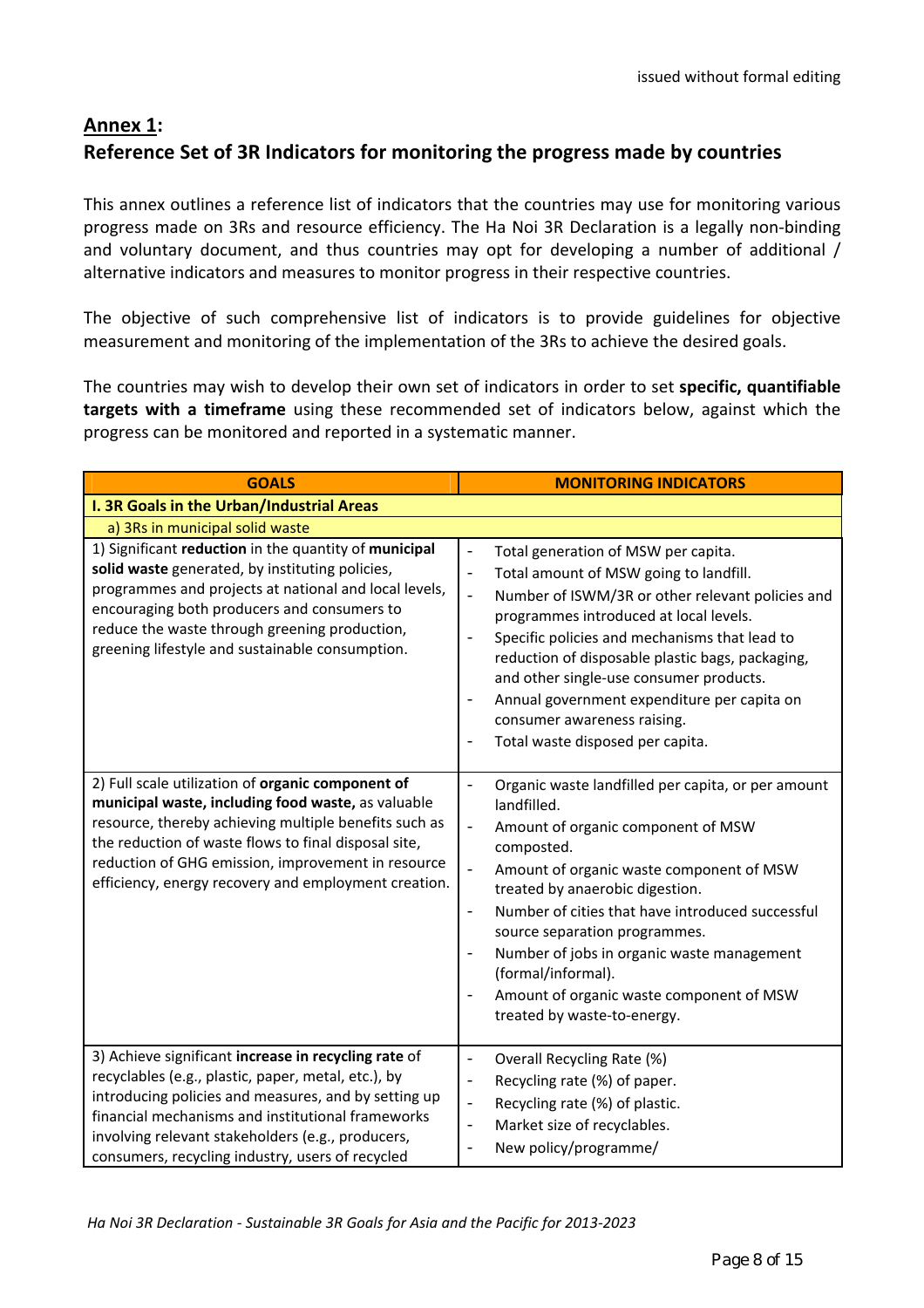| materials, etc.) and development of modern recycling<br>industry.                                                                                                                                                                                                                                                                          | $\blacksquare$<br>system/measure introduced, or existing<br>policy/programme/ measure/system<br>strengthened.<br>Number of state-of-art recycling facilities for key<br>$\blacksquare$<br>recyclables.<br>Employment in recycling industries.<br>$\blacksquare$<br>Number of cities that have introduced successful<br>$\blacksquare$<br>source separation programmes.                                                                                                                                                                                                                                                                                                                                                                                                                                                                                                                                                                                                                  |
|--------------------------------------------------------------------------------------------------------------------------------------------------------------------------------------------------------------------------------------------------------------------------------------------------------------------------------------------|-----------------------------------------------------------------------------------------------------------------------------------------------------------------------------------------------------------------------------------------------------------------------------------------------------------------------------------------------------------------------------------------------------------------------------------------------------------------------------------------------------------------------------------------------------------------------------------------------------------------------------------------------------------------------------------------------------------------------------------------------------------------------------------------------------------------------------------------------------------------------------------------------------------------------------------------------------------------------------------------|
| 4) Build sustainable cities / green cities by<br>encouraging "zero waste" through sound policies,<br>strategies, institutional mechanism, and<br>multi-stakeholder partnerships (with specific<br>importance to private sector involvement) with<br>primary goal of waste minimization.                                                    | Number of cities adopting zero waste strategies.<br>$\overline{\phantom{0}}$<br>National policies and programmes<br>$\blacksquare$<br>introduced/strengthened to support local<br>authorities in implementing zero-waste<br>programmes.<br>Number of cities adopting zero waste strategies.<br>$\overline{\phantom{0}}$<br>National policies and programmes<br>introduced/strengthened to support local<br>authorities in implementing zero-waste<br>programmes.<br>Number of PPPs in waste management.<br>$\blacksquare$<br>Amount of private sector investment in waste<br>management sector.<br>Number of registered private sector and firms with<br>$\blacksquare$<br>track record of providing waste management<br>services.<br>Number of cities that implement inclusive and<br>integrated waste management systems that<br>address the environmental, social and labor<br>(Decent Work) issues of waste, and include<br>informal workers and organizations in their<br>systems. |
| b) 3Rs in Industrial sector (including SMEs)                                                                                                                                                                                                                                                                                               |                                                                                                                                                                                                                                                                                                                                                                                                                                                                                                                                                                                                                                                                                                                                                                                                                                                                                                                                                                                         |
| 5) Encourage private sector, including small- and<br>medium-sized enterprises (SMEs) to implement<br>measures to increase resource efficiency and<br>productivity, creation of decent work and to improve<br>environmentally-friendly practices through applying<br>environmental standards, clean technologies and<br>cleaner production. | Policy instrument(s) that support resource<br>efficiency and productivity are introduced or<br>strengthened at national and local levels.<br>Policy instruments are introduced aiming at<br>$\overline{\phantom{0}}$<br>improving labor conditions and eliminating<br>sub-standard employment contracts.<br>Number of SMEs receiving expert advice, training,<br>-<br>and other support from the Centre of Excellence<br>for resource efficiency (e.g., Cleaner Production<br>Centre).<br>Annual government expenditure on cleaner<br>production programmes in % of GDP.                                                                                                                                                                                                                                                                                                                                                                                                                |
| 6) Promote the greening of the value chain by<br>encouraging industries and associated suppliers and<br>vendors in socially responsible and inclusive ways.                                                                                                                                                                                | $\blacksquare$<br>Number of companies that have introduced green<br>supply chain management.<br>Number of companies that have introduced green<br>÷<br>accounting/voluntary environmental performance                                                                                                                                                                                                                                                                                                                                                                                                                                                                                                                                                                                                                                                                                                                                                                                   |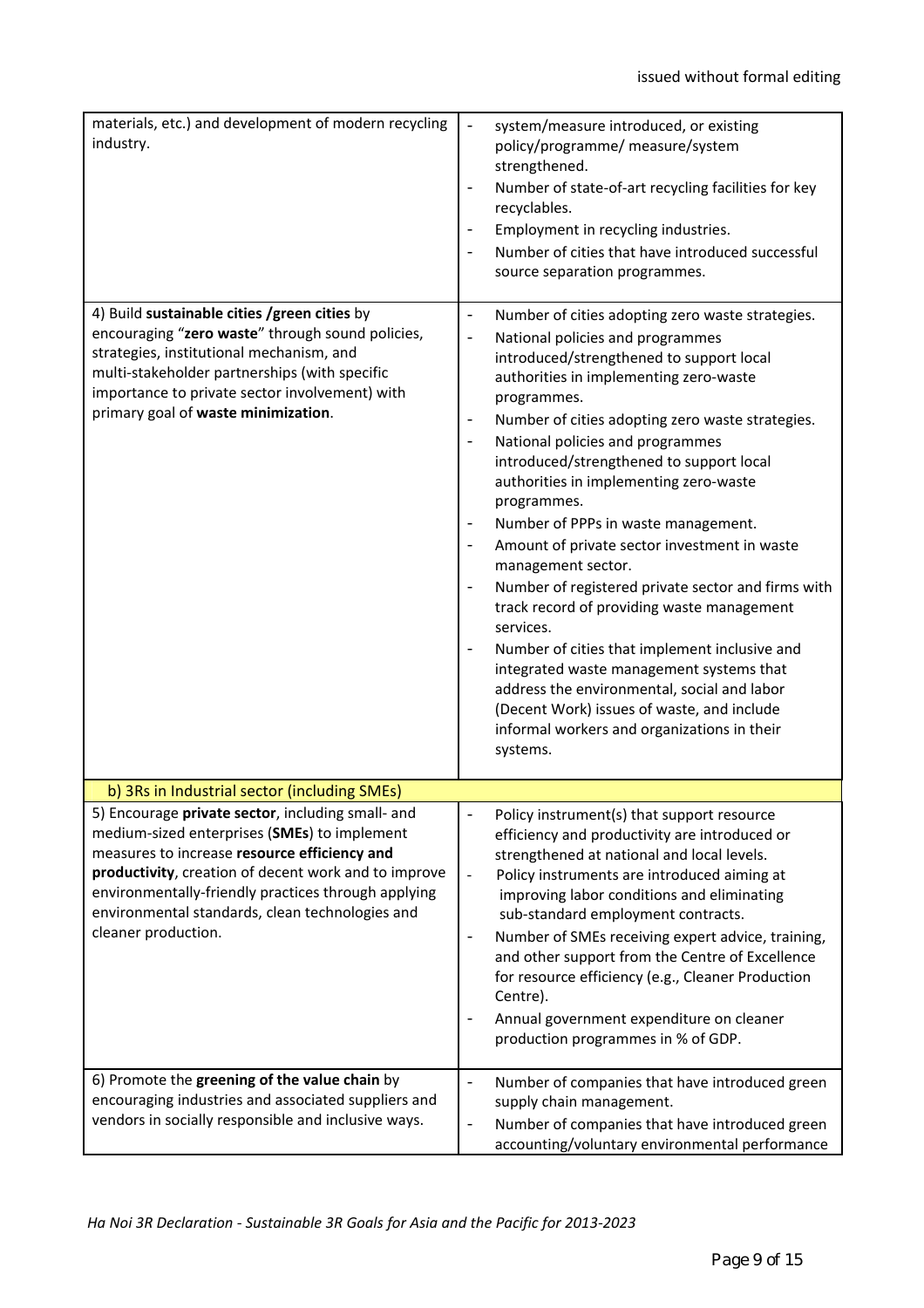|                                                                                                                                                                                                                                                                                                                     | evaluation (ISO14000).<br>Number of companies that have introduced social<br>-<br>accounting (SA 8000) in consultation with workers<br>(and through Social Dialogue at the workplace).<br>Vocational training activities/<br>programs on skills for green jobs in the waste<br>management value chain incorporated in<br>local/national TVET policies and programs.                                                                                                                                      |
|---------------------------------------------------------------------------------------------------------------------------------------------------------------------------------------------------------------------------------------------------------------------------------------------------------------------|----------------------------------------------------------------------------------------------------------------------------------------------------------------------------------------------------------------------------------------------------------------------------------------------------------------------------------------------------------------------------------------------------------------------------------------------------------------------------------------------------------|
| 7) Promote industrial symbiosis (i.e., recycling of<br>waste from one industry as a resource for another),<br>by providing relevant incentives and support.                                                                                                                                                         | Number of eco-industrial parks & the like.<br>$\blacksquare$<br>Policy instrument(s) introduced or strengthened to<br>$\blacksquare$<br>incentivize industrial symbiosis.<br>Recycling rate (%) of industrial waste from<br>$\overline{\phantom{0}}$<br>selected sectors.                                                                                                                                                                                                                                |
| 8) Build local capacity of both current and future<br>practitioners, to enable private sector (including<br>SMEs) obtain the necessary knowledge and technical<br>skills to foster green industry and create decent,<br>productive work.                                                                            | Number of qualified technical advisors on<br>÷<br>resource/energy efficiency.<br>Specific curricular developed and/or introduced<br>for universities, business schools, employers<br>organizations, workers organizations and<br>vocational schools aiming at improved productivity<br>including through better working conditions and<br>decent labour contracts.<br>Annual government expenditure in building<br>capacity of SMEs in promoting environmentally<br>friendly technologies and practices. |
| 9) Develop proper classification and inventory of<br>hazardous waste as a prerequisite towards sound<br>management of hazardous waste.                                                                                                                                                                              | Proper classification and inventory of hazardous<br>÷<br>waste developed.                                                                                                                                                                                                                                                                                                                                                                                                                                |
| <b>II. 3R Goals in Rural Areas</b>                                                                                                                                                                                                                                                                                  |                                                                                                                                                                                                                                                                                                                                                                                                                                                                                                          |
| 10) Reduce losses in the entire food supply chain<br>(production, post harvesting and storage, processing<br>and packaging, distribution), leading to reduction of<br>waste while increasing the quantity and improving<br>the quality of products reaching the consumers.                                          | Percentage (%) of food loss at each stage of food<br>supply chain.                                                                                                                                                                                                                                                                                                                                                                                                                                       |
| 11) Promote full scale use of agricultural biomass<br>waste and livestock waste through reuse and/or<br>recycle measures as appropriate, to achieve a<br>number of co-benefits including GHG emission<br>reduction, energy security, sustainable livelihoods in<br>rural areas and poverty reduction, among others. | Amount of agricultural biomass waste and<br>$\overline{\phantom{0}}$<br>livestock waste recycled.<br>Number of new projects initiated that use<br>$\overline{\phantom{0}}$<br>agricultural biomass waste and livestock waste as<br>material input.                                                                                                                                                                                                                                                       |
| <b>III. 3R Goals for New and Emerging Wastes</b>                                                                                                                                                                                                                                                                    |                                                                                                                                                                                                                                                                                                                                                                                                                                                                                                          |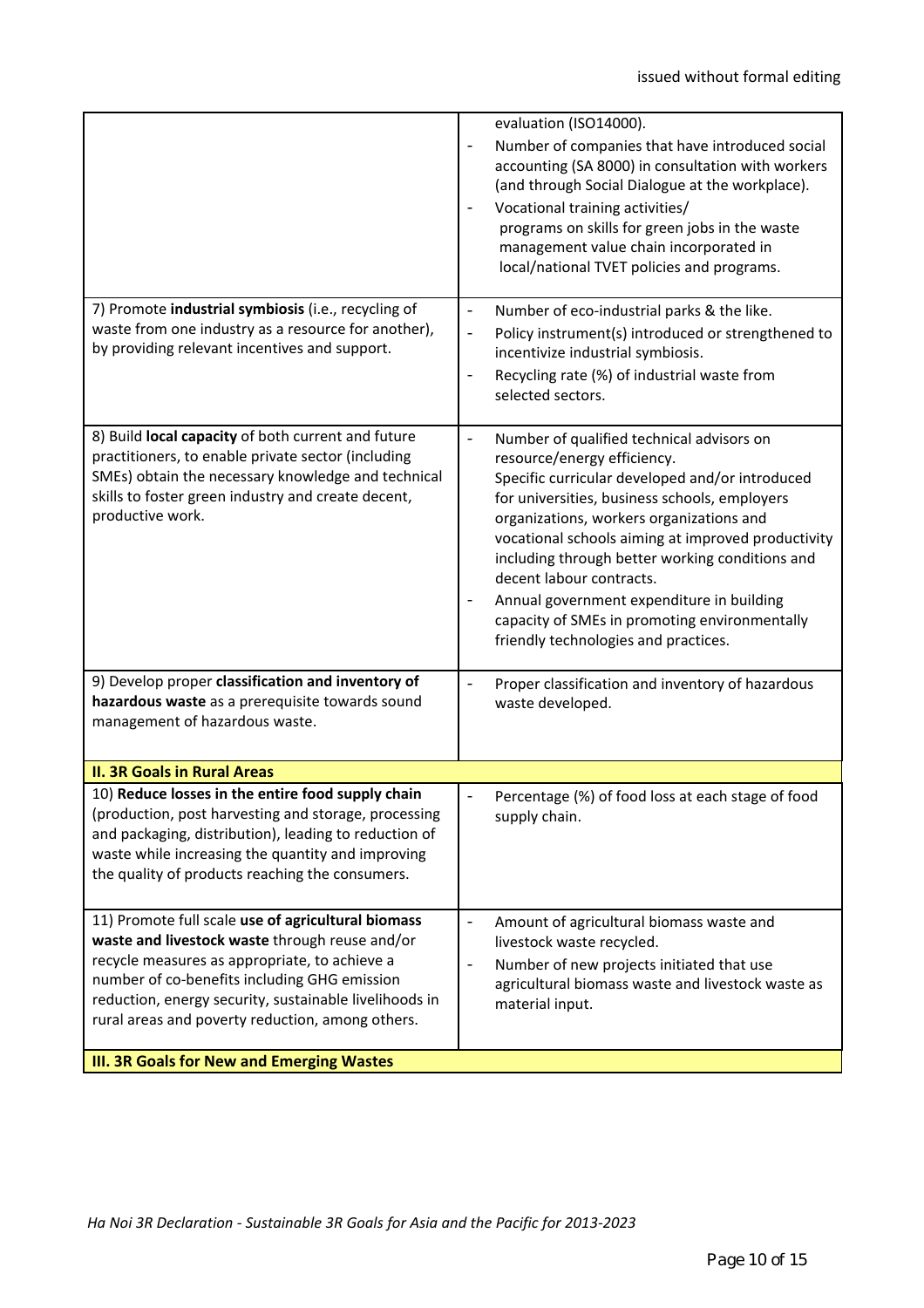| 12) Strengthen regional, national and local efforts to<br>address the issue of waste, in particular plastics in<br>the marine and coastal environment.                                                                                                                                                         | $\Box$<br>Number of coastal cities with complete ban of use<br>of plastics packaging materials.<br>Issues of plastic waste considered as part of<br>$\blacksquare$<br>integrated coastal zone management (ICZM) plans.<br>National policies concerning plastic wastes<br>$\blacksquare$<br>developed or strengthened, taking into<br>consideration the impacts of plastic waste in<br>marine and coastal environment.<br>Regional initiatives initiated/ strengthened to<br>$\qquad \qquad \blacksquare$<br>address the issue of plastic waste in marine and<br>coastal environment.                                                                                                                                                                                                                                                                                      |
|----------------------------------------------------------------------------------------------------------------------------------------------------------------------------------------------------------------------------------------------------------------------------------------------------------------|---------------------------------------------------------------------------------------------------------------------------------------------------------------------------------------------------------------------------------------------------------------------------------------------------------------------------------------------------------------------------------------------------------------------------------------------------------------------------------------------------------------------------------------------------------------------------------------------------------------------------------------------------------------------------------------------------------------------------------------------------------------------------------------------------------------------------------------------------------------------------|
| 13) Ensure environmentally sound management of<br>e-waste at all stages, including collection, storage,<br>transportation, recovery, recycling, treatment and<br>disposal, with appropriate considerations on working<br>conditions, including health and safety aspects of<br>those involved.                 | $\blacksquare$<br>Formal standards, certification system and<br>licensing procedures established and enforced.<br>Technical support services made available to<br>$\blacksquare$<br>informal sector and SMEs involved in e-waste<br>management, that have raised awareness of<br>workers and employers on the hazards of e-waste<br>management and recycling at all stages.<br>Presence of and access to appropriate health care<br>services for informal sector workers.<br>Number of state-of-art recycling facilities for<br>$\blacksquare$<br>e-waste (such as mobile phones at their<br>end-of-life).<br>Guidelines on environmentally sound<br>management of e-waste at all stages, including<br>OSH standards, appropriate work spaces and<br>infrastructure, and protective working equipment,<br>developed and incorporated into local regulatory<br>frameworks. |
| 14) Effective enforcement of established mechanisms<br>for preventing illegal and inappropriate export and<br>import of waste, including transit trade, especially<br>hazardous waste and e-waste.                                                                                                             | $\equiv$<br>Reduction in the number of incidents of illegal<br>exports/imports of e-waste against a measured<br>baseline in a specific year.<br>Number of well-trained custom officials in tracking<br>illegal exports/imports.                                                                                                                                                                                                                                                                                                                                                                                                                                                                                                                                                                                                                                           |
| 15) Progressive implementation of "extended<br>producer responsibility (EPR)" by encouraging<br>producers, importers and retailers and other relevant<br>stakeholders to fulfill their responsibilities for<br>collecting, recycling and disposal of new and<br>emerging waste streams, in particular e-waste. | New EPR policies enacted, or existing policies<br>$\blacksquare$<br>strengthened.<br>List of (or number of) products and/or product<br>$\blacksquare$<br>groups targeted by EPR nationally.                                                                                                                                                                                                                                                                                                                                                                                                                                                                                                                                                                                                                                                                               |
| 16) Promote 3R concept in health care waste<br>management.<br>IV. 3R Goals for Cross-cutting Issues                                                                                                                                                                                                            |                                                                                                                                                                                                                                                                                                                                                                                                                                                                                                                                                                                                                                                                                                                                                                                                                                                                           |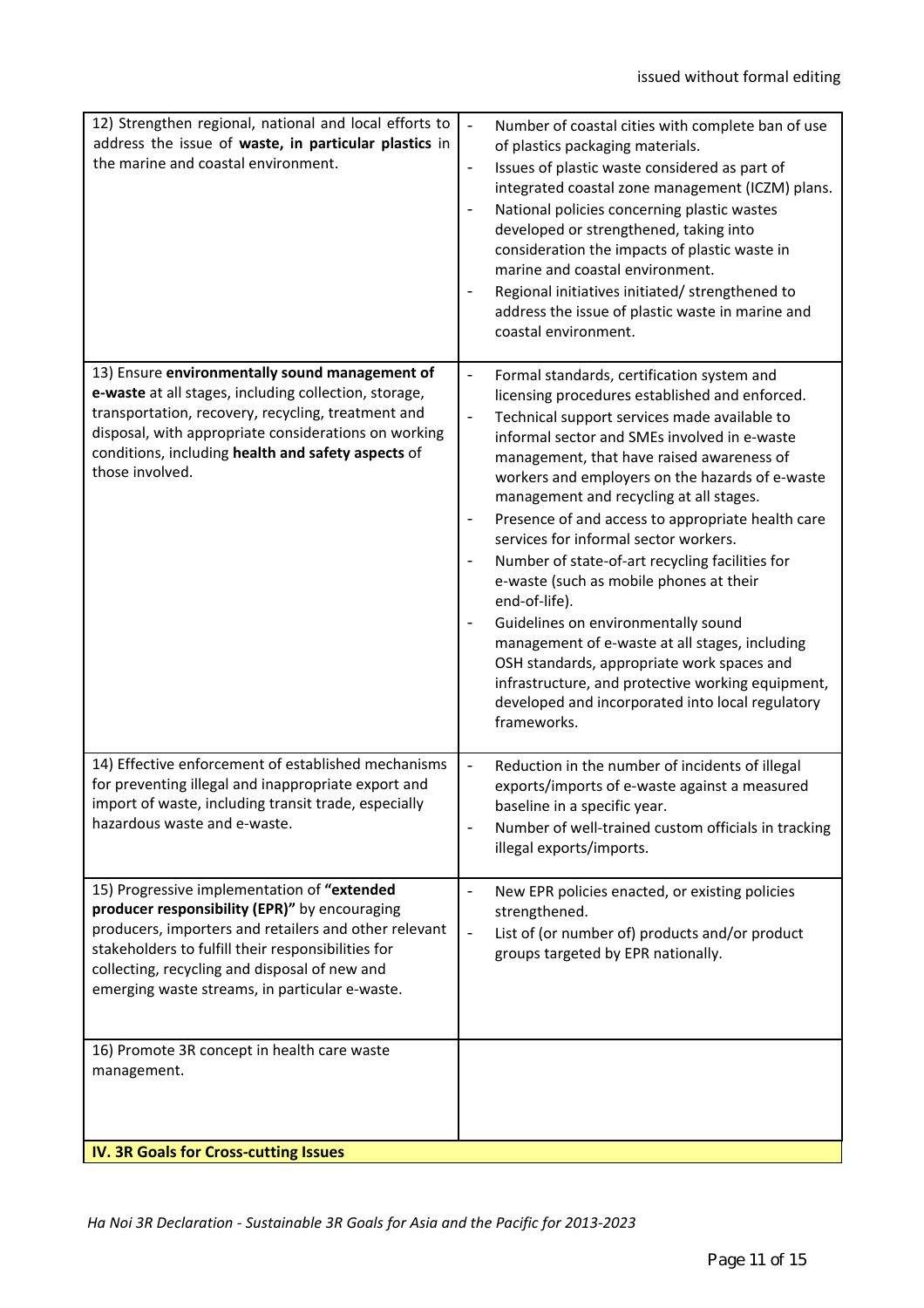| 17) Improve resource efficiency and resource<br>productivity by greening jobs nation-wide in all<br>economic and development sectors.                                                                                                                                                                                              | Economy-wide Material Flow Accounting (MFA)<br>indicators, such as Total Material Requirement<br>(TMR), Direct Material Input (DMI), and Domestic<br>Material Consumption (DMC).<br>Energy efficiency schemes.<br>$\blacksquare$<br>Product standards.<br>Guidelines on greening, including waste<br>$\blacksquare$<br>management businesses and jobs.<br>Number of green jobs, taking into consideration<br>nationally defined indicators.<br>Number of decent jobs, particularly in the areas of<br>$\blacksquare$<br>waste reduction and recycling, green product<br>design and other green sectors. |
|------------------------------------------------------------------------------------------------------------------------------------------------------------------------------------------------------------------------------------------------------------------------------------------------------------------------------------|---------------------------------------------------------------------------------------------------------------------------------------------------------------------------------------------------------------------------------------------------------------------------------------------------------------------------------------------------------------------------------------------------------------------------------------------------------------------------------------------------------------------------------------------------------------------------------------------------------|
| 18) Maximize co-benefits from waste management<br>technologies for local air, water, oceans, and soil<br>pollution and global climate change.                                                                                                                                                                                      |                                                                                                                                                                                                                                                                                                                                                                                                                                                                                                                                                                                                         |
| 19) Enhance national and local knowledge base and<br>research network on the 3Rs and resource<br>efficiency, through facilitating an effective and<br>dynamic linkage among all stakeholders, including<br>governments, municipalities, the private sector and<br>scientific communities.                                          | Policies introduced/strengthened, encouraging<br>$\blacksquare$<br>interaction between universities and private<br>sector.<br>Number of collaborative projects, joint<br>$\blacksquare$<br>conferences and seminars by universities,<br>government and private sector.<br>Annual government expenditure in support of<br>$\blacksquare$<br>research and development on the 3Rs.                                                                                                                                                                                                                         |
| 20) Strengthen multi-stakeholders partnerships<br>among governments, civil society, and the private<br>sector in raising public awareness and advancing the<br>3Rs, sustainable consumption and production, and<br>resource efficiency, leading to the behavioral change<br>of the citizens and the change of production patterns. | $\blacksquare$<br>Number of NGOs actively engaged in 3R<br>promotion (e.g., waste reduction, recycling,<br>composting, and green purchasing).<br>Annual government expenditure in public<br>$\blacksquare$<br>extension programmes.<br>Existence of national association of waste<br>÷,<br>management and recycling professionals.<br>Charge for garbage collection.<br>Existence of ad-hoc multi-stakeholder committee<br>$\blacksquare$<br>to promote the 3Rs.                                                                                                                                        |
| 21) Integrate the 3Rs in formal education at primary,<br>secondary and tertiary levels as well as non-formal<br>education such as community learning &<br>development, in accordance with ESD (Education for<br>Sustainable Development).                                                                                          | $\blacksquare$<br>Number of universities offering courses on the 3Rs<br>and waste management at undergraduate or post<br>graduate levels that include technical procedures,<br>and environmental and social/labour impacts and<br>opportunities.<br>Waste management, as a social and environmental<br>challenge and the 3Rs and waste issues integrated<br>into school curriculum.<br>Existence of community-based 3R activities.<br>$\blacksquare$                                                                                                                                                    |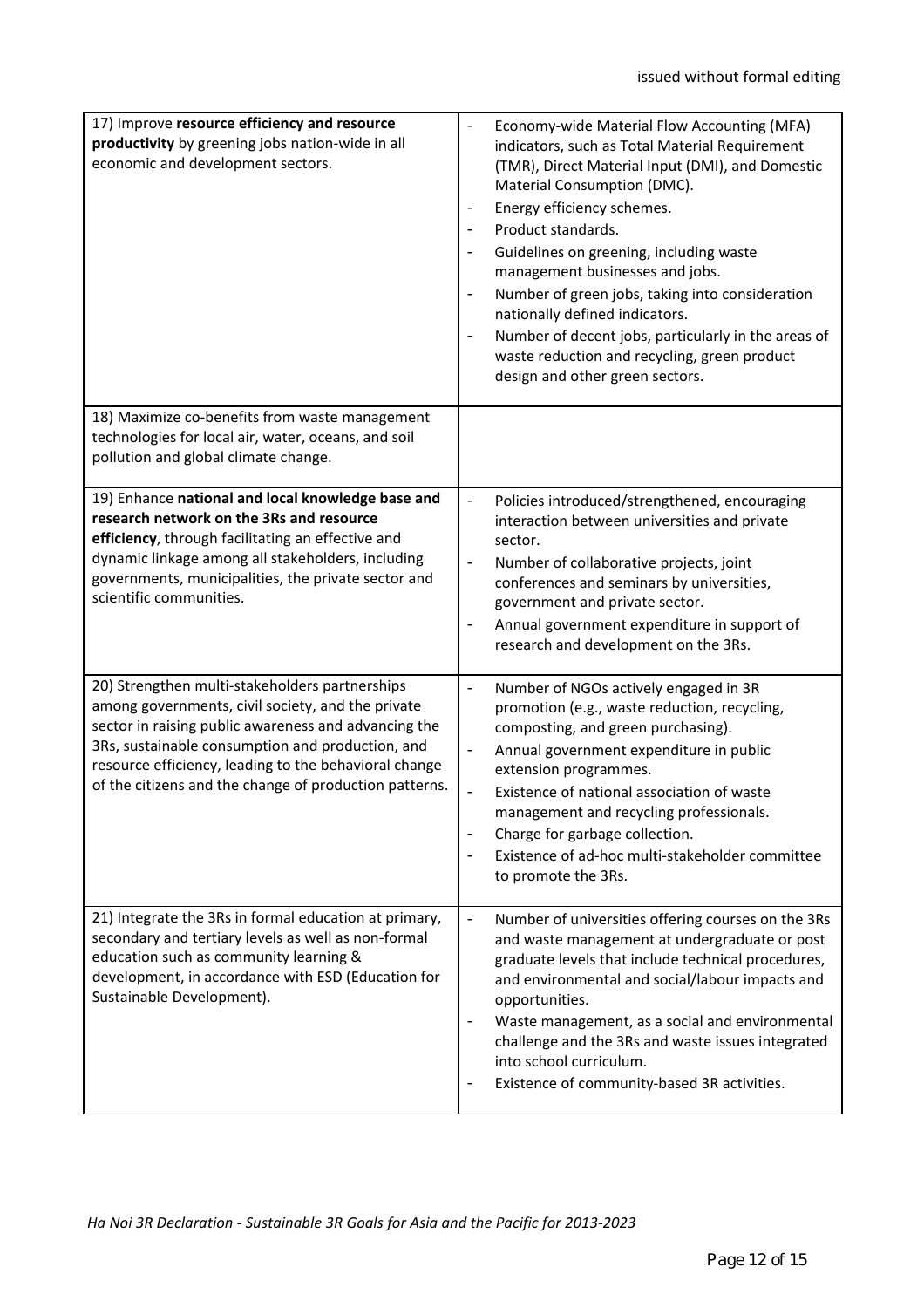| 22) Integrate the 3R concept in relevant policies and<br>programmes, of key ministries and agencies such as<br>Ministry of Environment, Ministry of Agriculture,<br>Forestry and Fisheries, Ministry of Industry, Ministry<br>of Trade and Commerce, Ministry of Energy, Ministry<br>of Water Resources, Ministry of Transport, Ministry<br>of Health, Ministry of Construction, Ministry of<br>Finance, Ministry of Labour, Ministry of Land and<br>Urban Development, Ministry of Education, and other<br>relevant ministries towards transitioning to a<br>resource efficient and zero waste society. | $\overline{\phantom{a}}$<br>Existence of a national 3R task force.<br>Number of sectoral policies and programmes that<br>$\overline{\phantom{0}}$<br>have integrated 3R concepts.<br>$\frac{1}{2}$<br>Number of cities introducing state-of-art 3R<br>technologies in various sectors.                                                                                                                                                                      |
|----------------------------------------------------------------------------------------------------------------------------------------------------------------------------------------------------------------------------------------------------------------------------------------------------------------------------------------------------------------------------------------------------------------------------------------------------------------------------------------------------------------------------------------------------------------------------------------------------------|-------------------------------------------------------------------------------------------------------------------------------------------------------------------------------------------------------------------------------------------------------------------------------------------------------------------------------------------------------------------------------------------------------------------------------------------------------------|
| 23) Promote green and socially responsible<br>procurement at all levels, thereby creating and<br>expanding 3R industries and markets for<br>environmentally friendly goods and products.                                                                                                                                                                                                                                                                                                                                                                                                                 | Number of government ministries that have<br>-<br>adopted green procurement policy.<br>Eco-labels / eco-labeling schemes.<br>-<br>Labour standards, in particular safety of workers,<br>$\overline{\phantom{0}}$<br>embedded in waste management contracts.<br>Incentives being placed for large scale contractors<br>-<br>to employ and train informal waste workers as<br>needed.<br>Number of cities that have adopted green<br>-<br>procurement policy. |
| 24) Phase out harmful subsidies that favor<br>unsustainable use of resources (raw materials and<br>water) and energy, and to channel the freed funds in<br>support of implementing the 3Rs and efforts to<br>improve resource/energy efficiency.                                                                                                                                                                                                                                                                                                                                                         | Subsidies that favor unsustainable use of<br>÷,<br>resources and energy are phased out.<br>$\overline{\phantom{0}}$<br>Policy instruments(s) and programmes are in place<br>in support of 3Rs and resource/ energy efficiency.                                                                                                                                                                                                                              |
| 25) Protect public health and ecosystem, including<br>freshwater and marine resources by eliminating<br>illegal activities of open dumping, including dumping<br>into the oceans, and controlling open burning in both<br>urban and rural areas.                                                                                                                                                                                                                                                                                                                                                         | Number of cities with open dumping/open<br>$\blacksquare$<br>burning.<br>$\blacksquare$<br>Number of major rivers with open dumping and<br>direct discharge of untreated domestic waste and<br>industrial effluents.<br>Biological Oxygen Demand (BOD) of major rivers,<br>lakes, etc.                                                                                                                                                                      |
| 26) Facilitate the international circulation of re-usable<br>and recyclable resources as well as remanufactured<br>products as mutually agreed by countries and in<br>accordance with international and national laws,<br>especially the Basel Convention, which contributes to<br>the reduction of negative environmental impacts and<br>the effective management of resources.                                                                                                                                                                                                                         | $\equiv$<br>Existence of framework for bilateral and<br>multilateral cooperative activities toward efficient,<br>legal, and appropriate trade of circulative<br>resources.<br>Number of facilities certified by authorized bodies<br>$\blacksquare$<br>for environmental standard certification.<br>Market size of waste management and recycling<br>-<br>industry.<br>Number of eco-industrial parks.<br>-                                                 |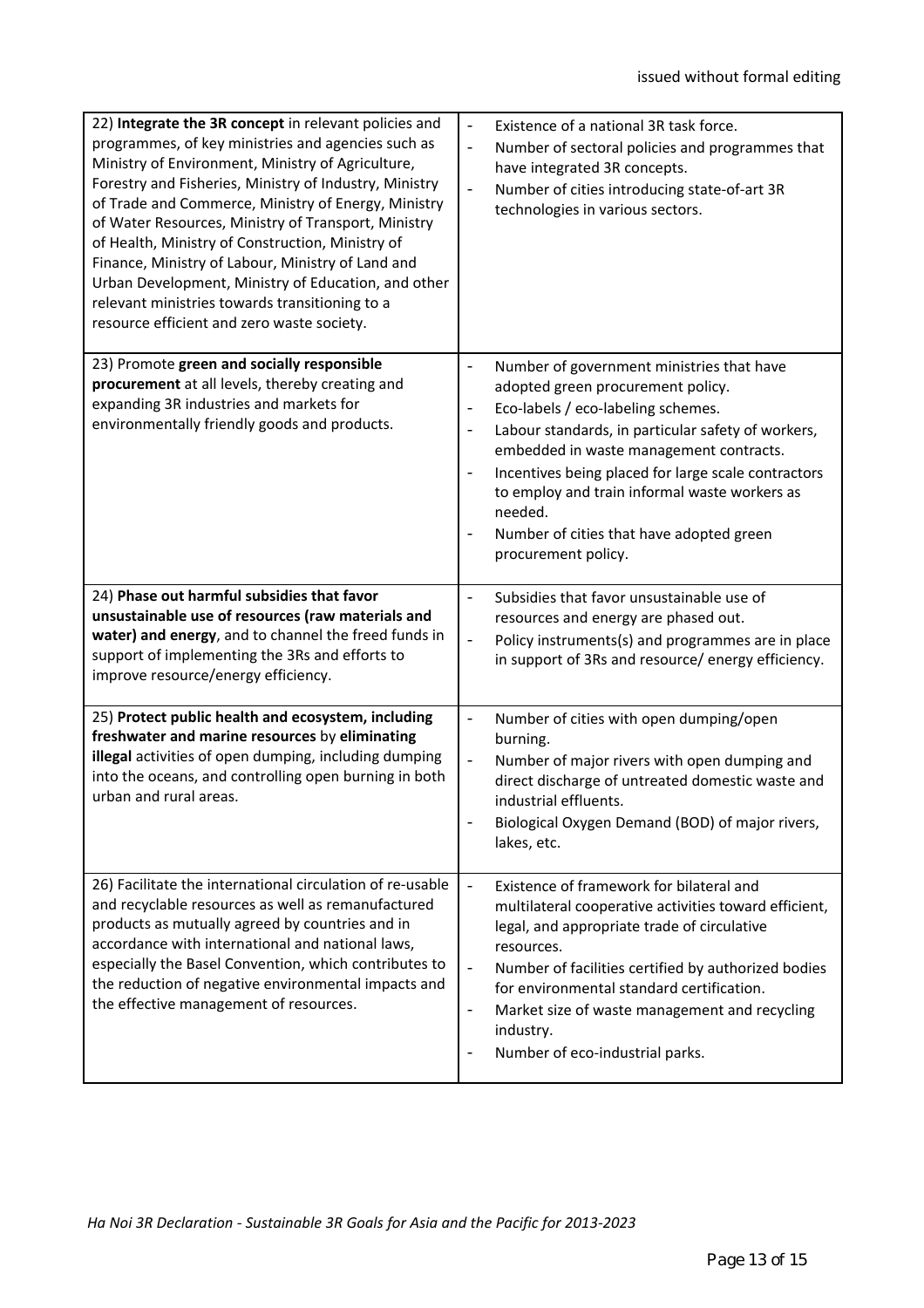| 27) Promote data collection, compilation and sharing,<br>public announcement and application of statistics on<br>wastes and the 3Rs, to understand the state of waste<br>management and resource efficiency.                                                                                                                                                                                                      | $\Box$<br>Existence of basic data on wastes and the 3Rs<br>(such as material flow, resource productivity,<br>cyclical use rate, amount of final disposal, and<br>amount of exports and imports of wastes and<br>recycled materials) required for 3R policy-making,<br>planning, implementation, and monitoring.<br>Number of access to websites providing<br>$\blacksquare$<br>information on wastes and the 3Rs.                                                                                                                      |
|-------------------------------------------------------------------------------------------------------------------------------------------------------------------------------------------------------------------------------------------------------------------------------------------------------------------------------------------------------------------------------------------------------------------|----------------------------------------------------------------------------------------------------------------------------------------------------------------------------------------------------------------------------------------------------------------------------------------------------------------------------------------------------------------------------------------------------------------------------------------------------------------------------------------------------------------------------------------|
| 28) Promote heat recovery (waste-to-energy), in case<br>wastes are not re-usable or recyclable and proper and<br>sustainable management is secured.                                                                                                                                                                                                                                                               | Existence of incentives to promote heat recovery.<br>$\blacksquare$<br>Number of facilities equipped with heat recovery<br>$\blacksquare$<br>system.                                                                                                                                                                                                                                                                                                                                                                                   |
| 29) Promote overall regional cooperation and<br>multi-stakeholders partnerships based on different<br>levels of linkages such as government-to-government,<br>municipality-to-municipality, industry-to-industry,<br>(research) institute-to-institute, and NGO-to-NGO.<br>Encourage technology transfer and technical and<br>financial supports for 3Rs from developed countries<br>to less developed countries. |                                                                                                                                                                                                                                                                                                                                                                                                                                                                                                                                        |
| 30) Pay special attention to issues and challenges<br>faced by developing countries including SIDS for<br>achieving sustainable development.                                                                                                                                                                                                                                                                      | Number of 3R related projects implemented.<br>$\blacksquare$<br>Number of 3R related projects linked to Climate<br>$\blacksquare$<br>Change, Biodiversity, Disaster Management,<br>Tourism and Industry.                                                                                                                                                                                                                                                                                                                               |
| 31) Promote 3R + "Return" concept which stands for<br>Reduce, Reuse, Recycle and "Return" where recycling<br>is difficult due to the absence of available recycling<br>industries and limited scale of market in SIDS,<br>especially in the Pacific Region.                                                                                                                                                       | $\overline{\phantom{a}}$<br>Number of the countries that have developed the<br>3R (+ "Return") strategy.<br>Number of countries that have developed and<br>$\blacksquare$<br>implemented economic instruments such as the<br>container deposit program, etc.<br>Number of recycling companies/organizations that<br>have been trained on basic technique for recycling<br>(preliminary processing).<br>Implement of periodical review on "Return"<br>$\blacksquare$<br>collaboration between Asia-Pacific through 3R<br>Forum in Asia. |
| 32) Complete elimination of illegal engagement of<br>children in the informal waste sector and gradually<br>improve the working conditions and livelihood<br>security, including mandatory provision of health<br>insurance for all workers.                                                                                                                                                                      | Number of children in hazardous child labour (ILO<br>$\blacksquare$<br>definition) in waste sector (target set to 0).<br>Clear policy framework for informal waste sector<br>$\blacksquare$<br>integration in place.<br>Effective policy framework for integrating informal<br>$\blacksquare$<br>waste activities into integrated waste<br>management schemes.<br>Waste pickers provided with contributory social<br>security.<br>Landfill sites accessible to only registered waste<br>$\blacksquare$<br>pickers.                     |